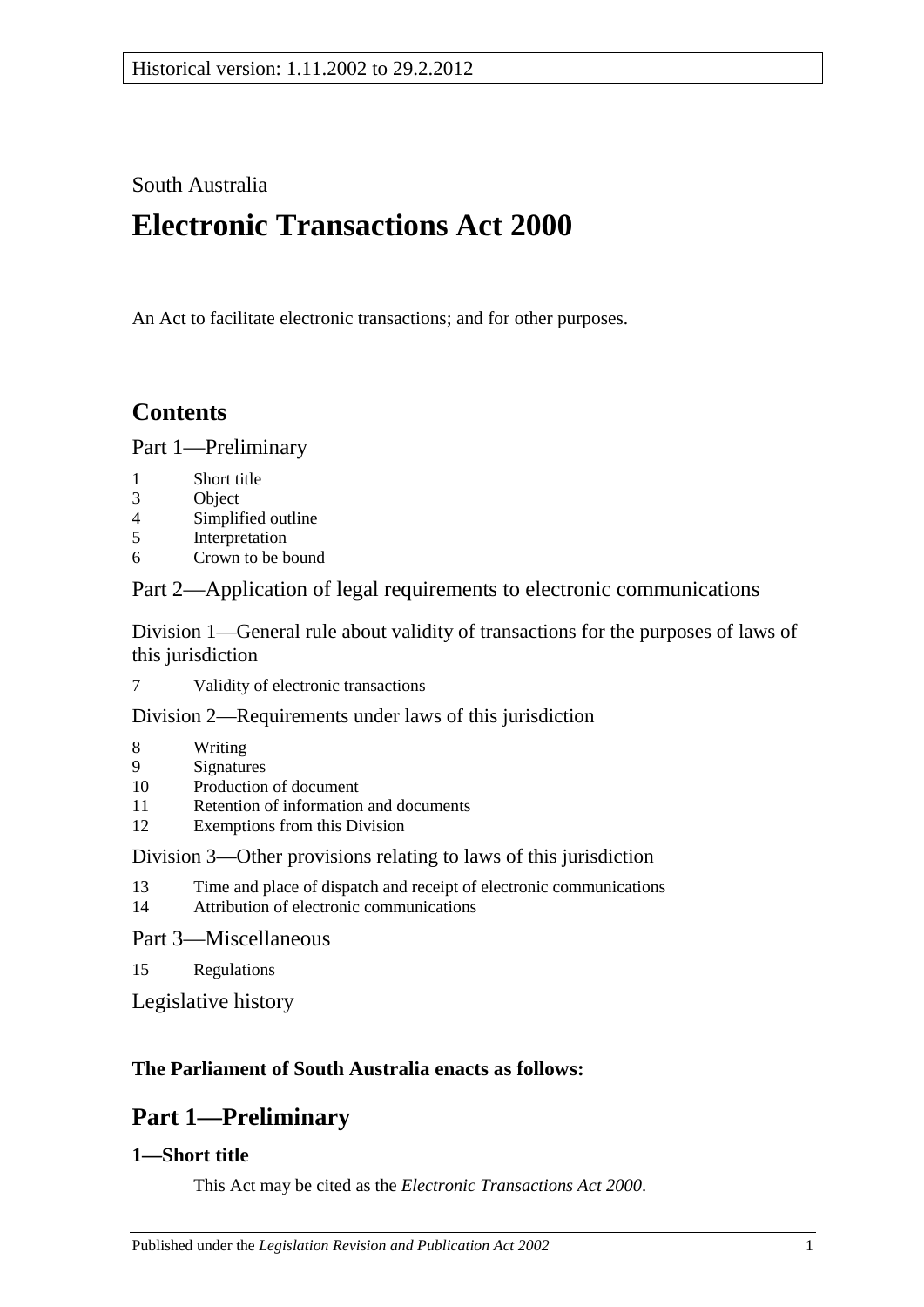## <span id="page-1-0"></span>**3—Object**

The object of this Act is to provide a regulatory framework that—

- (a) recognises the importance of the information economy to the future economic and social prosperity of Australia; and
- (b) facilitates the use of electronic transactions; and
- (c) promotes business and community confidence in the use of electronic transactions; and
- (d) enables business and the community to use electronic communications in their dealings with government.

## <span id="page-1-1"></span>**4—Simplified outline**

The following is a simplified outline of this Act:

- for the purposes of a law of this jurisdiction, a transaction is not invalid because it took place by means of one or more electronic communications; and
- (b) the following requirements imposed under a law of this jurisdiction can generally be met in electronic form:
	- (i) a requirement to give information in writing;
	- (ii) a requirement to provide a signature;
	- (iii) a requirement to produce a document;
	- (iv) a requirement to record information;
	- (v) a requirement to retain a document; and
- (c) for the purposes of a law of this jurisdiction, provision is made for determining the time and place of the dispatch and receipt of an electronic communication; and
- (d) the purported originator of an electronic communication is bound by it for the purposes of a law of this jurisdiction only if the communication was sent by the purported originator or with the authority of the purported originator.

## <span id="page-1-2"></span>**5—Interpretation**

(1) In this Act, unless the contrary intention appears—

*consent* includes consent that can reasonably be inferred from the conduct of the person concerned, but does not include consent given subject to conditions unless the conditions are complied with;

*data* includes the whole or part of a computer program within the meaning of the *Copyright Act 1968* of the Commonwealth;

*data storage device* means any article or material (for example, a disk) from which information is capable of being reproduced, with or without the aid of any other article or device;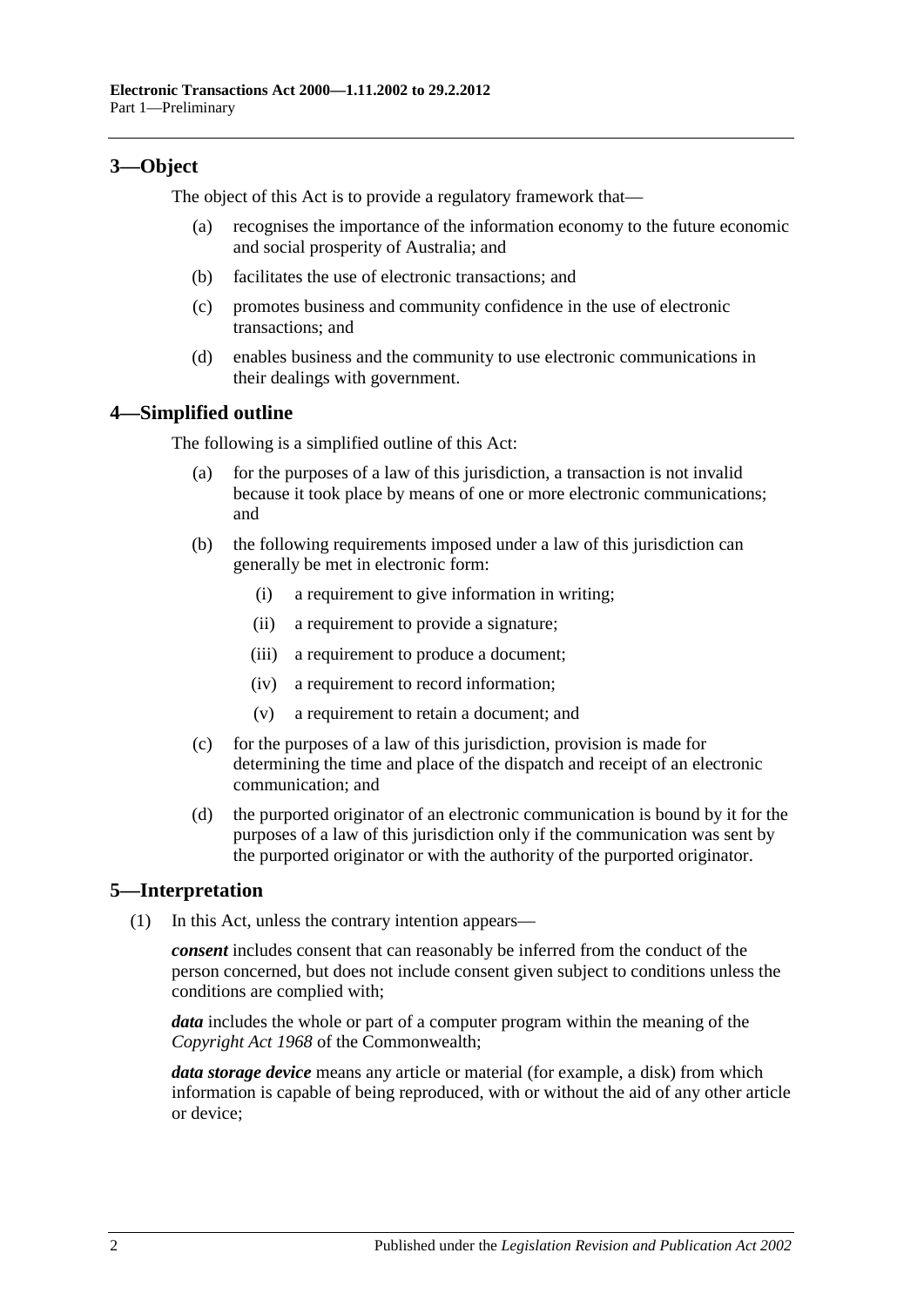*electronic communication* means—

- (a) a communication of information in the form of data, text or images by means of guided or unguided electromagnetic energy, or both; or
- (b) a communication of information in the form of sound by means of guided or unguided electromagnetic energy, or both, where the sound is processed at its destination by an automated voice recognition system;

*information* means information in the form of data, text, images or sound;

*information system* means a system for generating, sending, receiving, storing or otherwise processing electronic communications;

*information technology requirements* includes software requirements;

*law of this jurisdiction* means any law in force in this jurisdiction, whether written or unwritten, but does not include a law of the Commonwealth;

*non-profit body* means a body that is not carried on for the purposes of profit or gain to its individual members and is, by the terms of the body's constitution, prohibited from making any distribution, whether in money, property or otherwise, to its members;

*place of business*, in relation to a government, an authority of a government or a non-profit body, means a place where any operations or activities are carried out by that government, authority or body;

*this jurisdiction* means South Australia;

*transaction* includes any transaction in the nature of a contract, agreement or other arrangement, and also includes any transaction of a non-commercial nature.

(2) Notes in the text of this Act do not form part of this Act.

#### <span id="page-2-0"></span>**6—Crown to be bound**

This Act binds the Crown in right of South Australia and, in so far as the legislative power of Parliament permits, the Crown in all its other capacities.

## <span id="page-2-1"></span>**Part 2—Application of legal requirements to electronic communications**

## <span id="page-2-2"></span>**Division 1—General rule about validity of transactions for the purposes of laws of this jurisdiction**

#### <span id="page-2-4"></span><span id="page-2-3"></span>**7—Validity of electronic transactions**

- (1) For the purposes of a law of this jurisdiction, a transaction is not invalid because it took place wholly or partly by means of one or more electronic communications.
- (2) The general rule in [subsection](#page-2-4) (1) does not apply in relation to the validity of a transaction to the extent to which another, more specific, provision of this Part deals with the validity of the transaction.
- (3) The regulations may provide that [subsection](#page-2-4) (1) does not apply to a specified transaction or specified class of transactions.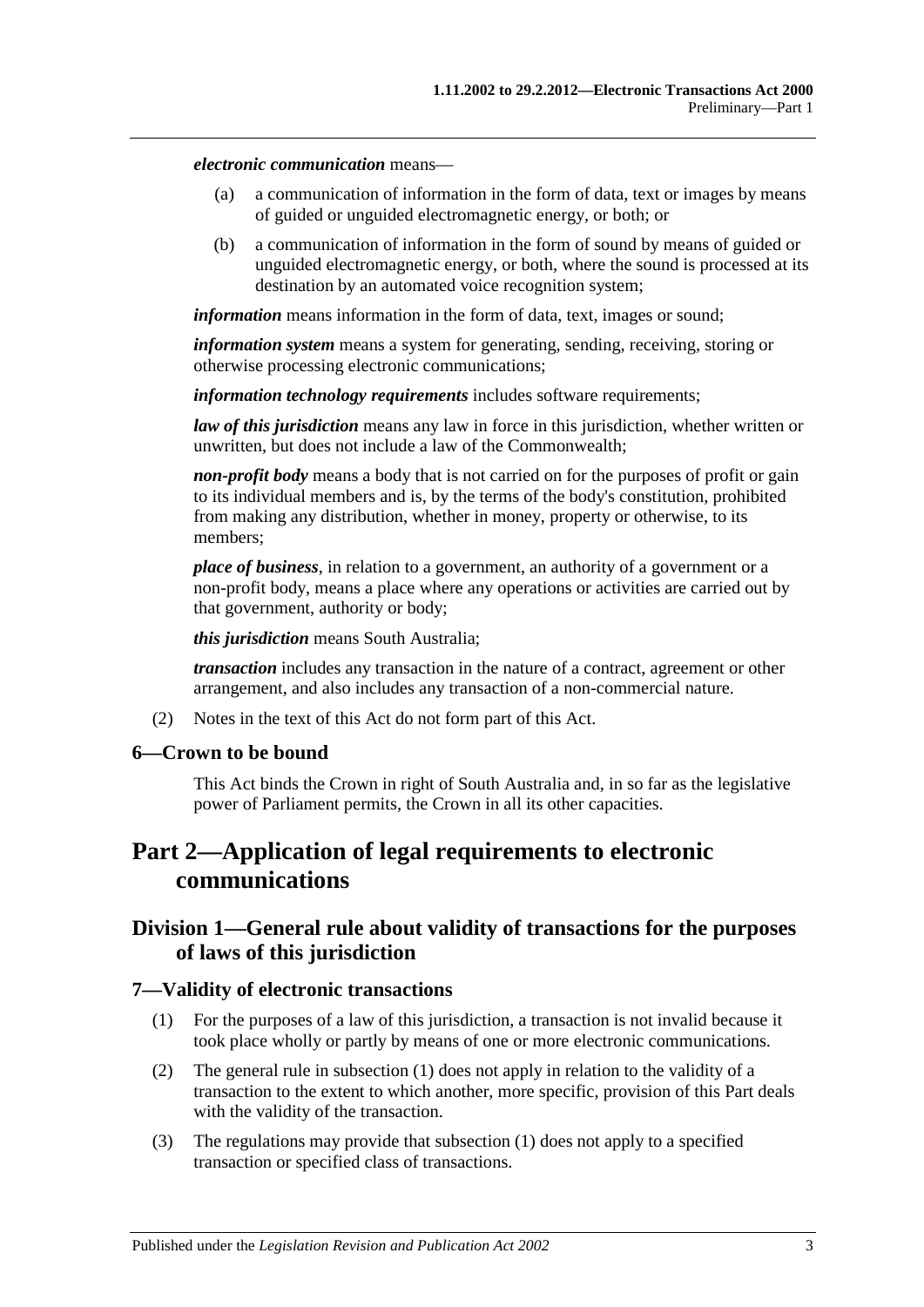(4) The regulations may provide that [subsection](#page-2-4) (1) does not apply to a specified law of this jurisdiction.

## <span id="page-3-0"></span>**Division 2—Requirements under laws of this jurisdiction**

### <span id="page-3-1"></span>**8—Writing**

- (1) If, under a law of this jurisdiction, a person is required to give information in writing, that requirement is taken to have been met if the person gives the information by means of an electronic communication, where—
	- (a) at the time the information was given, it was reasonable to expect that the information would be readily accessible so as to be useable for subsequent reference; and
	- (b) the person to whom the information is required to be given consents to the information being given by means of an electronic communication.
- (2) If, under a law of this jurisdiction, a person is permitted to give information in writing, the person may give the information by means of an electronic communication, where—
	- (a) at the time the information was given, it was reasonable to expect that the information would be readily accessible so as to be useable for subsequent reference; and
	- (b) the person to whom the information is permitted to be given consents to the information being given by means of an electronic communication.
- (3) This section does not affect the operation of any other law of this jurisdiction that makes provision for or in relation to requiring or permitting information to be given, in accordance with particular information technology requirements—
	- (a) on a particular kind of data storage device; or
	- (b) by means of a particular kind of electronic communication.
- (4) This section applies to a requirement or permission to give information, whether the expression *give*, *send* or *serve*, or any other expression, is used.
- (5) For the purposes of this section, *giving information* includes, but is not limited to, the following:
	- (a) making an application;
	- (b) making or lodging a claim;
	- (c) giving, sending or serving a notification;
	- (d) lodging a return;
	- (e) making a request;
	- (f) making a declaration;
	- (g) lodging or issuing a certificate;
	- (h) making, varying or cancelling an election;
	- (i) lodging an objection;
	- (j) giving a statement of reasons.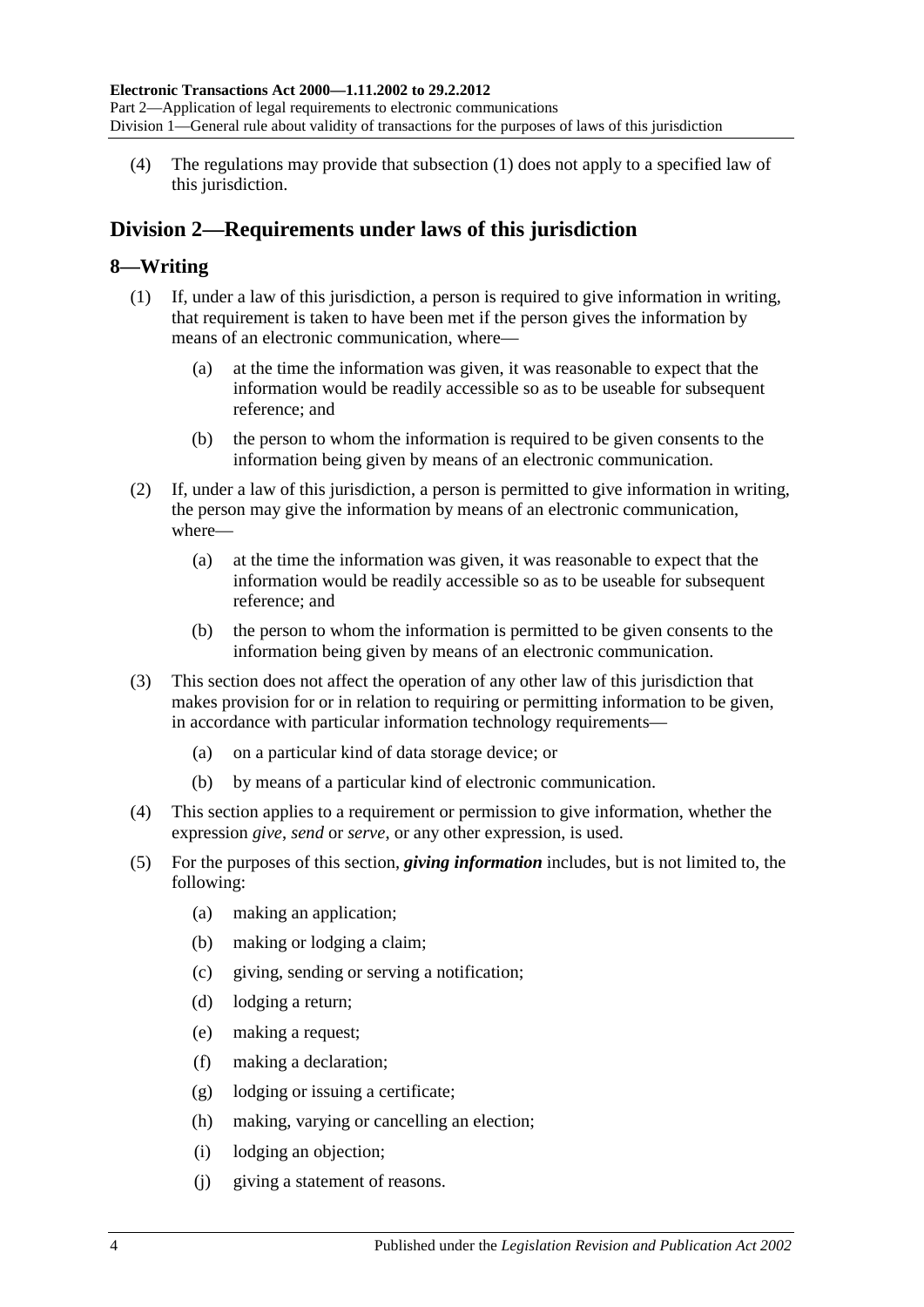#### **Note—**

[Section](#page-7-0) 12 sets out exemptions from this section.

#### <span id="page-4-0"></span>**9—Signatures**

- <span id="page-4-2"></span>(1) If, under a law of this jurisdiction, the signature of a person is required, that requirement is taken to have been met in relation to an electronic communication if—
	- (a) a method is used to identify the person and to indicate the person's approval of the information communicated; and
	- (b) having regard to all the relevant circumstances at the time the method was used, the method was as reliable as was appropriate for the purposes for which the information was communicated; and
	- (c) the person to whom the signature is required to be given consents to that requirement being met by way of the use of the method mentioned in [paragraph](#page-4-2) (a).
- (2) This section does not affect the operation of any other law of this jurisdiction that makes provision for or in relation to requiring—
	- (a) an electronic communication to contain an electronic signature (however described); or
	- (b) an electronic communication to contain a unique identification in an electronic form; or
	- (c) a particular method to be used in relation to an electronic communication to identify the originator of the communication and to indicate the originator's approval of the information communicated.

#### **Note—**

[Section](#page-7-0) 12 sets out exemptions from this section.

#### <span id="page-4-1"></span>**10—Production of document**

- (1) If, under a law of this jurisdiction, a person is required to produce a document that is in the form of paper, an article or other material, that requirement is taken to have been met if the person produces, by means of an electronic communication, an electronic form of the document, where—
	- (a) having regard to all the relevant circumstances at the time the communication was sent, the method of generating the electronic form of the document provided a reliable means of assuring the maintenance of the integrity of the information contained in the document; and
	- (b) at the time the communication was sent, it was reasonable to expect that the information contained in the electronic form of the document would be readily accessible so as to be useable for subsequent reference; and
	- (c) the person to whom the document is required to be produced consents to the production, by means of an electronic communication, of an electronic form of the document.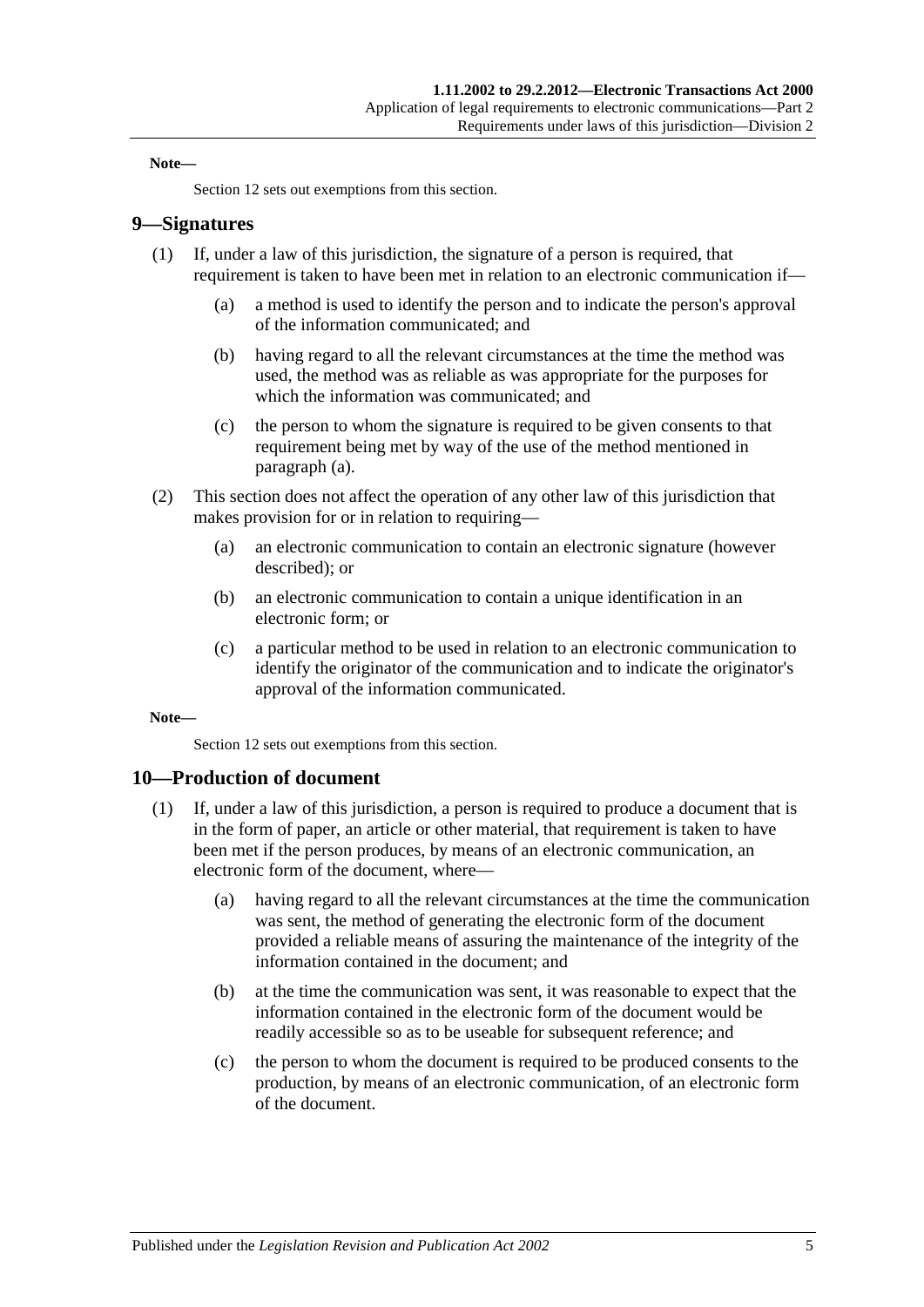- (2) If, under a law of this jurisdiction, a person is permitted to produce a document that is in the form of paper, an article or other material, then, instead of producing the document in that form, the person may produce, by means of an electronic communication, an electronic form of the document, where—
	- (a) having regard to all the relevant circumstances at the time the communication was sent, the method of generating the electronic form of the document provided a reliable means of assuring the maintenance of the integrity of the information contained in the document; and
	- (b) at the time the communication was sent, it was reasonable to expect that the information contained in the electronic form of the document would be readily accessible so as to be useable for subsequent reference; and
	- (c) the person to whom the document is permitted to be produced consents to the production, by means of an electronic communication, of an electronic form of the document.
- (3) For the purposes of this section, the integrity of information contained in a document is maintained if, and only if, the information has remained complete and unaltered, apart from—
	- (a) the addition of any endorsement; or
	- (b) any immaterial change,

which arises in the normal course of communication, storage or display.

- (4) This section does not affect the operation of any other law of this jurisdiction that makes provision for or in relation to requiring or permitting electronic forms of documents to be produced, in accordance with particular information technology requirements—
	- (a) on a particular kind of data storage device; or
	- (b) by means of a particular kind of electronic communication.

#### **Note—**

[Section](#page-7-0) 12 sets out exemptions from this section.

#### <span id="page-5-0"></span>**11—Retention of information and documents**

- (1) If, under a law of this jurisdiction, a person is required to record information in writing, that requirement is taken to have been met if the person records the information in electronic form, where—
	- (a) at the time of the recording of the information, it was reasonable to expect that the information would be readily accessible so as to be useable for subsequent reference; and
	- (b) if the regulations require that the information be recorded on a particular kind of data storage device—that requirement has been met.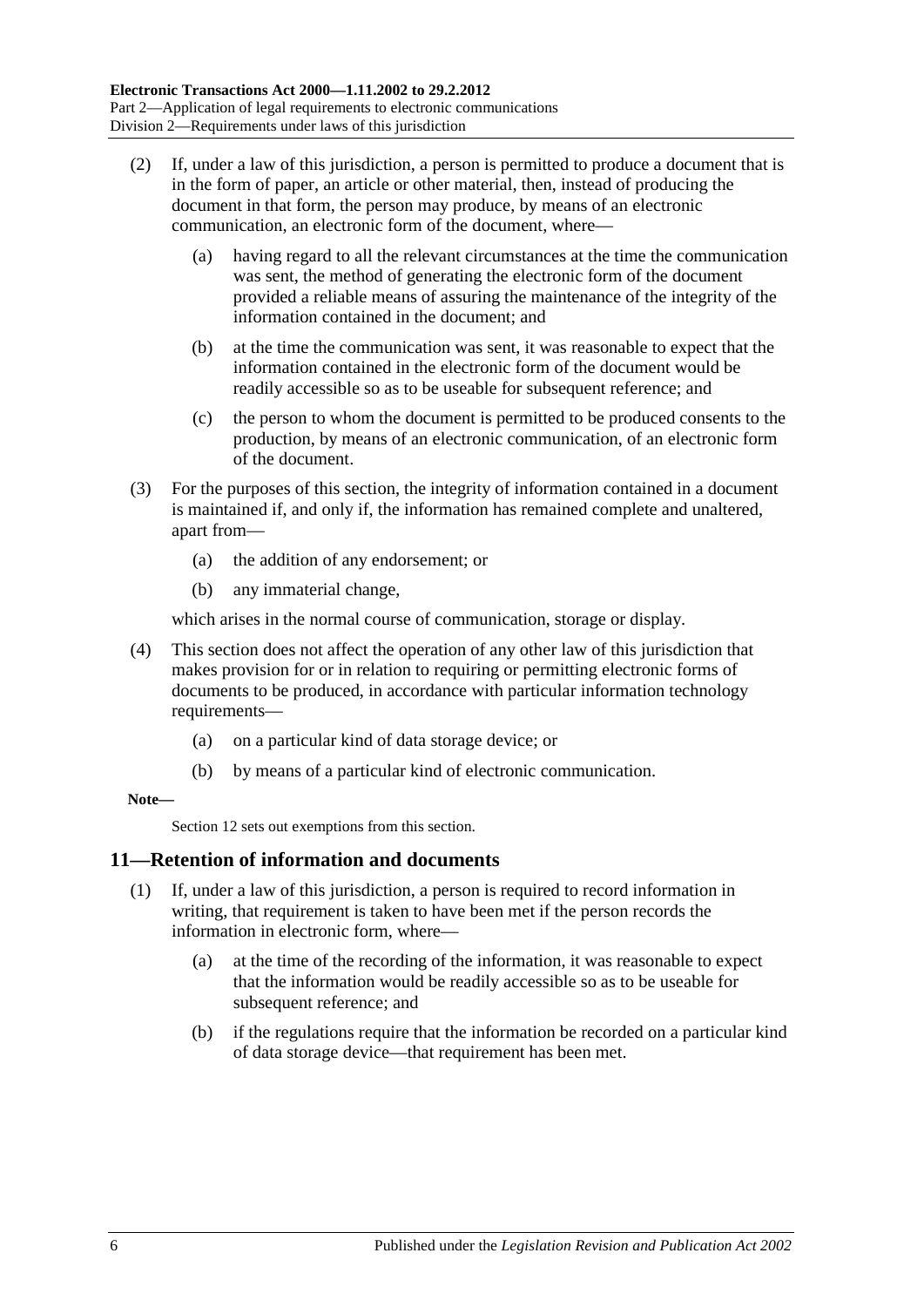- <span id="page-6-0"></span>(2) If, under a law of this jurisdiction, a person is required to retain, for a particular period, a document that is in the form of paper, an article or other material, that requirement is taken to have been met if the person retains, or causes another person to retain, an electronic form of the document throughout that period, where—
	- (a) having regard to all the relevant circumstances at the time of the generation of the electronic form of the document, the method of generating the electronic form of the document provided a reliable means of assuring the maintenance of the integrity of the information contained in the document; and
	- (b) at the time of the generation of the electronic form of the document, it was reasonable to expect that the information contained in the electronic form of the document would be readily accessible so as to be useable for subsequent reference; and
	- (c) if the regulations require that the electronic form of the document be retained on a particular kind of data storage device—that requirement has been met throughout that period.
- (3) For the purposes of [subsection](#page-6-0) (2), the integrity of information contained in a document is maintained if, and only if, the information has remained complete and unaltered, apart from—
	- (a) the addition of any endorsement; or
	- (b) any immaterial change,

which arises in the normal course of communication, storage or display.

- <span id="page-6-2"></span><span id="page-6-1"></span>(4) If, under a law of this jurisdiction, a person (the *first person*) is required to retain, for a particular period, information that was the subject of an electronic communication, that requirement is taken to have been met if the first person retains, or causes another person to retain, in electronic form, the information throughout that period, where—
	- (a) at the time of commencement of the retention of the information, it was reasonable to expect that the information would be readily accessible so as to be useable for subsequent reference; and
	- (b) having regard to all the relevant circumstances at the time of commencement of the retention of the information, the method of retaining the information in electronic form provided a reliable means of assuring the maintenance of the integrity of the information contained in the electronic communication; and
	- (c) throughout that period, the first person also retains, or causes the other person to retain, in electronic form, such additional information obtained by the first person as is sufficient to enable the identification of the following:
		- (i) the origin of the electronic communication;
		- (ii) the destination of the electronic communication;
		- (iii) the time when the electronic communication was sent;
		- (iv) the time when the electronic communication was received; and
	- (d) at the time of commencement of the retention of the additional information covered by [paragraph](#page-6-1) (c), it was reasonable to expect that the additional information would be readily accessible so as to be useable for subsequent reference; and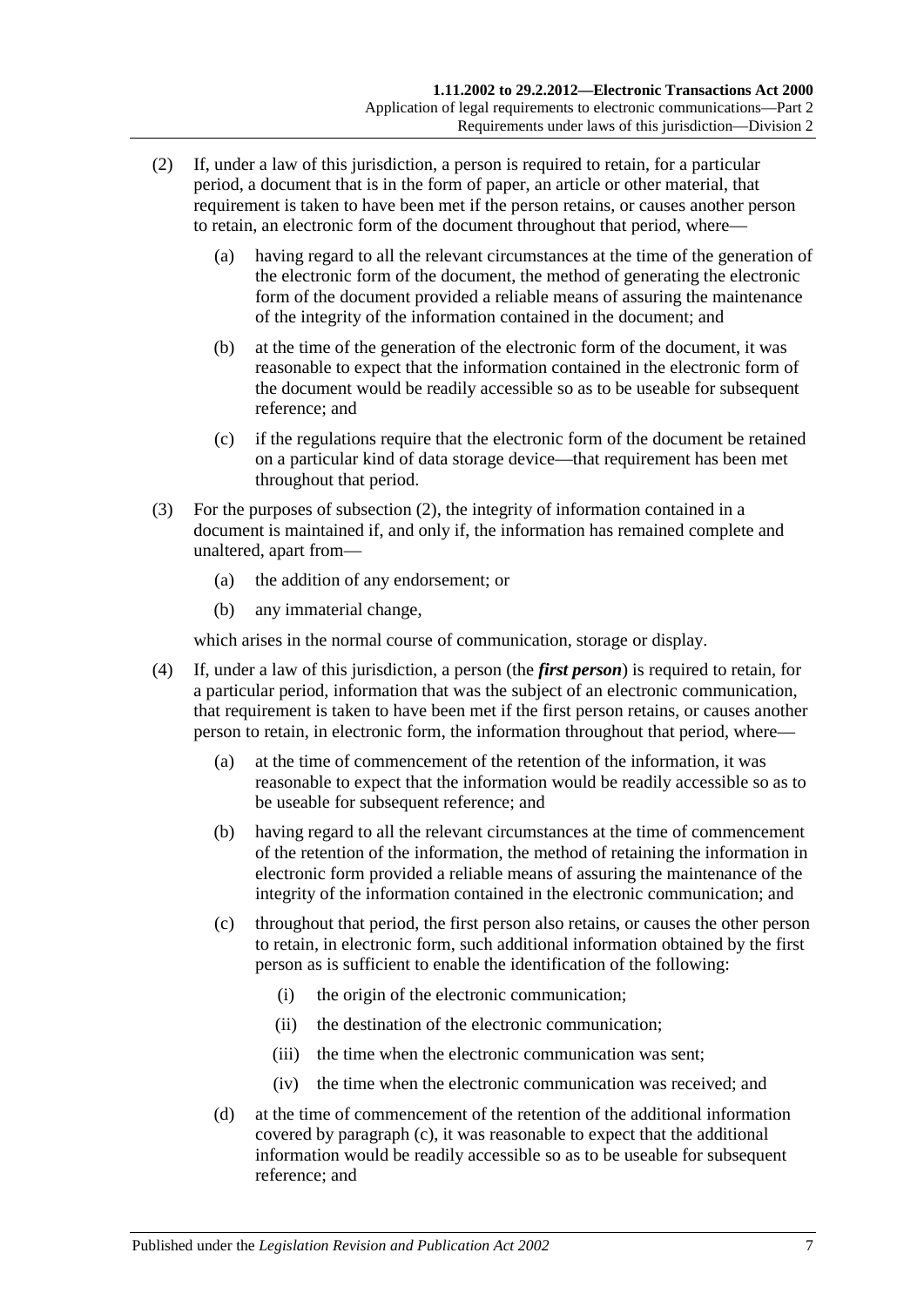- (e) if the regulations require that the information be retained on a particular kind of data storage device—that requirement has been met throughout that period.
- (5) For the purposes of [subsection](#page-6-2) (4), the integrity of information that was the subject of an electronic communication is maintained if, and only if, the information has remained complete and unaltered, apart from—
	- (a) the addition of any endorsement; or
	- (b) any immaterial change,

which arises in the normal course of communication, storage or display.

**Note—**

[Section](#page-7-0) 12 sets out exemptions from this section.

#### <span id="page-7-0"></span>**12—Exemptions from this Division**

- (1) The regulations may provide that this Division, or a specified provision of this Division, does not apply to a specified requirement or specified class of requirements.
- (2) The regulations may provide that this Division, or a specified provision of this Division, does not apply to a specified permission or specified class of permissions.
- (3) The regulations may provide that this Division, or a specified provision of this Division, does not apply to a specified law of this jurisdiction.

## <span id="page-7-1"></span>**Division 3—Other provisions relating to laws of this jurisdiction**

### <span id="page-7-2"></span>**13—Time and place of dispatch and receipt of electronic communications**

- (1) For the purposes of a law of this jurisdiction, if an electronic communication enters a single information system outside the control of the originator, then, unless otherwise agreed between the originator and the addressee of the electronic communication, the dispatch of the electronic communication occurs when it enters that information system.
- (2) For the purposes of a law of this jurisdiction, if an electronic communication enters successively two or more information systems outside the control of the originator, then, unless otherwise agreed between the originator and the addressee of the electronic communication, the dispatch of the electronic communication occurs when it enters the first of those information systems.
- (3) For the purposes of a law of this jurisdiction, if the addressee of an electronic communication has designated an information system for the purpose of receiving electronic communications, then, unless otherwise agreed between the originator and the addressee of the electronic communication, the time of receipt of the electronic communication is the time when the electronic communication enters that information system.
- (4) For the purposes of a law of this jurisdiction, if the addressee of an electronic communication has not designated an information system for the purpose of receiving electronic communications, then, unless otherwise agreed between the originator and the addressee of the electronic communication, the time of receipt of the electronic communication is the time when the electronic communication comes to the attention of the addressee.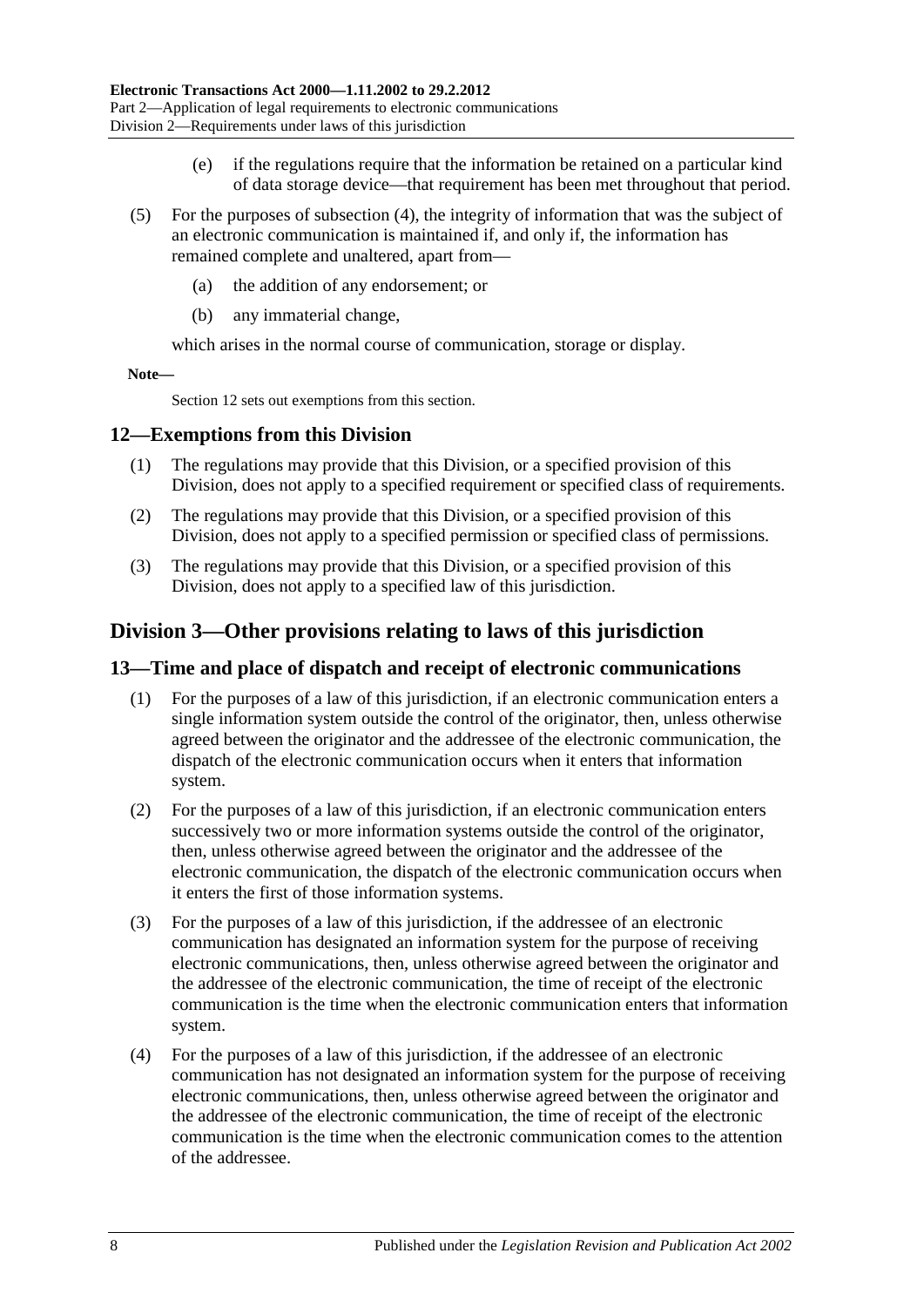- <span id="page-8-1"></span>(5) For the purposes of a law of this jurisdiction, unless otherwise agreed between the originator and the addressee of an electronic communication—
	- (a) the electronic communication is taken to have been dispatched from the originator's place of business; and
	- (b) the electronic communication is taken to have been received at the addressee's place of business.
- <span id="page-8-2"></span>(6) For the purposes of the application of [subsection](#page-8-1) (5) to an electronic communication—
	- (a) if the originator or addressee has more than one place of business, and one of those places has a closer relationship to the underlying transaction—it is to be assumed that that place of business is the originator's or addressee's only place of business; and
	- (b) if the originator or addressee has more than one place of business, but [paragraph](#page-8-2) (a) does not apply—it is to be assumed that the originator's or addressee's principal place of business is the originator's or addressee's only place of business; and
	- (c) if the originator or addressee does not have a place of business—it is to be assumed that the originator's or addressee's place of business is the place where the originator or addressee ordinarily resides.
- (7) The regulations may provide that this section does not apply to a specified electronic communication or specified class of electronic communications.
- (8) The regulations may provide that this section does not apply to a specified law of this jurisdiction.

### <span id="page-8-3"></span><span id="page-8-0"></span>**14—Attribution of electronic communications**

- (1) For the purposes of a law of this jurisdiction, unless otherwise agreed between the purported originator and the addressee of an electronic communication, the purported originator of the electronic communication is bound by that communication only if the communication was sent by the purported originator or with the authority of the purported originator.
- (2) [Subsection](#page-8-3) (1) does not affect the operation of a law of this jurisdiction that makes provision for—
	- (a) conduct engaged in by a person within the scope of the person's actual or apparent authority to be attributed to another person; or
	- (b) a person to be bound by conduct engaged in by another person within the scope of the other person's actual or apparent authority.
- (3) The regulations may provide that this section does not apply to a specified electronic communication or specified class of electronic communications.
- (4) The regulations may provide that this section does not apply to a specified law of this jurisdiction.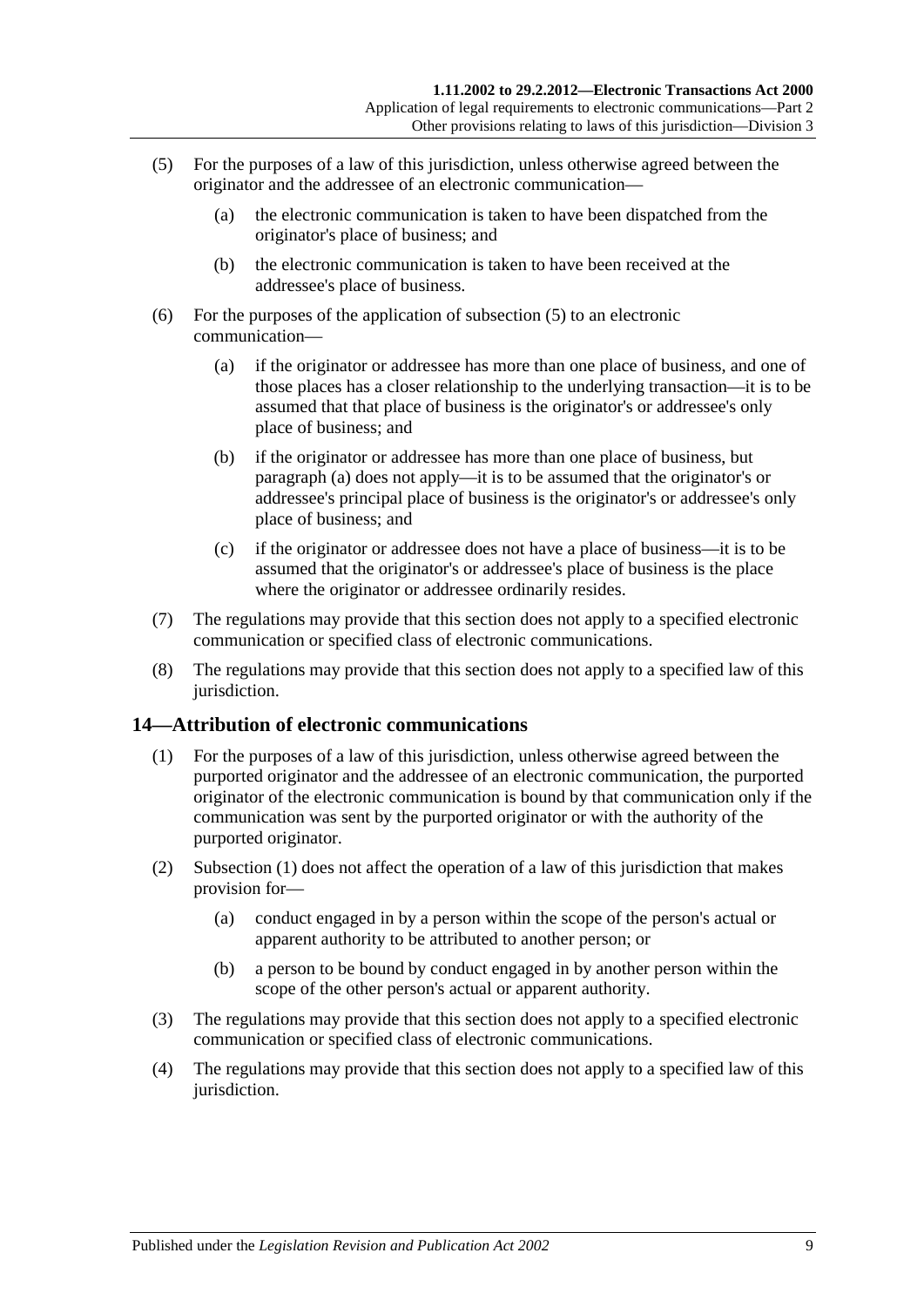## <span id="page-9-0"></span>**Part 3—Miscellaneous**

### <span id="page-9-1"></span>**15—Regulations**

The Governor may make such regulations as are contemplated by this Act, or as are necessary or expedient for the purposes of this Act.